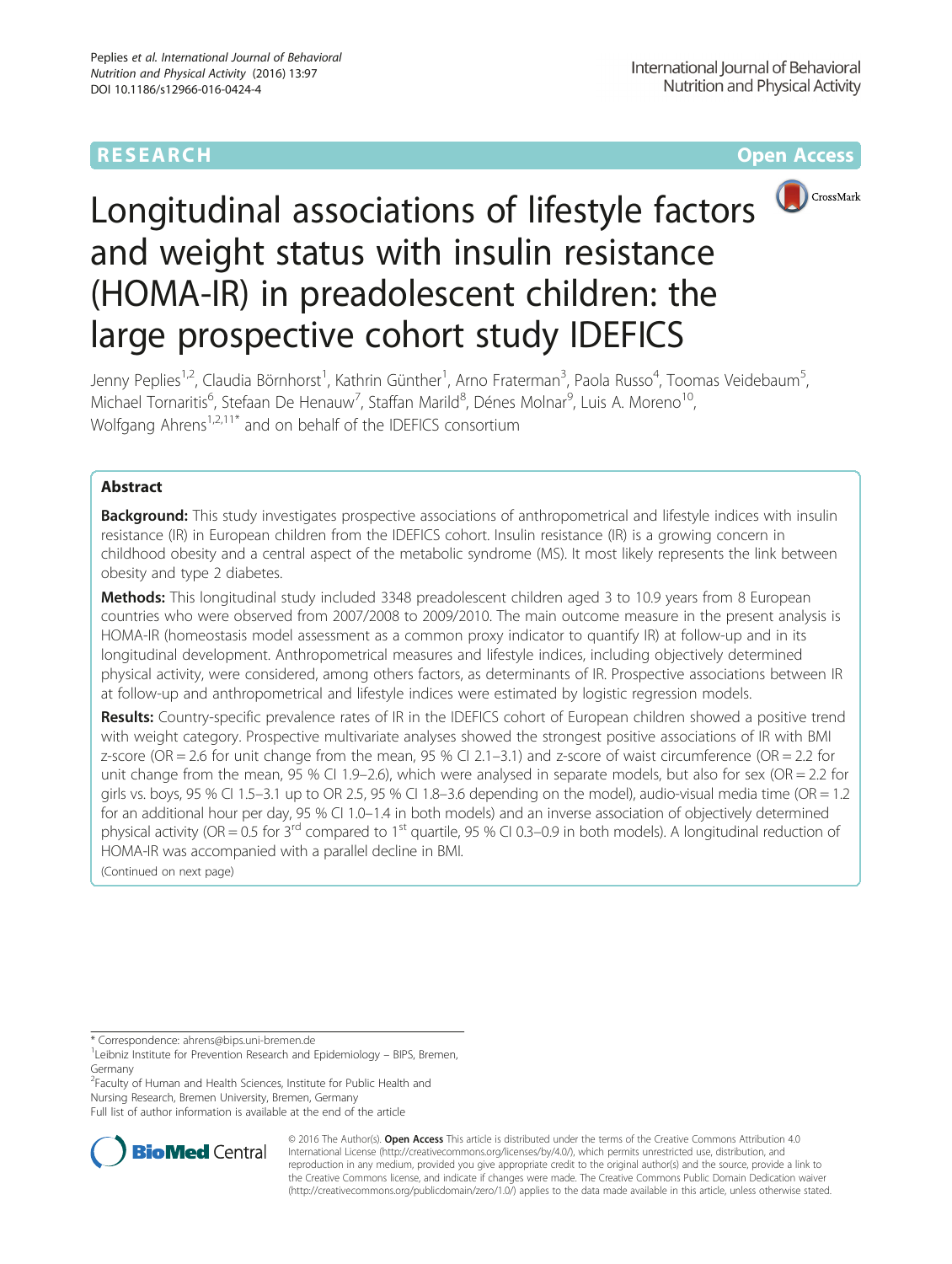# (Continued from previous page)

Conclusions: This study is, to our knowledge, the first prospective study on IR in a preadolescent children's population. It supports the common hypothesis that overweight and obesity are the main determinants of IR. Our data also indicate that physical inactivity and a sedentary lifestyle are likewise associated with the development of IR, independent of weight status. The promotion of physical activity should thus be considered as an equal option to dietary intervention for the treatment of IR in the paediatric practice.

Keywords: Insulin resistance, HOMA-IR, Physical activity, Accelerometer, Obesity, Pre-pubertal children, Cohort study

Abbreviations: BIA, Bioelectrical impedance analysis; BMI, Body mass index; HOMA-IR, Homeostasis model assessment to quantify insulin resistance; IDEFICS (acronym), Identification and prevention of dietary- and lifestyle-induced health effects in children and infants; IR, Insulin resistance; ISCED, International Standard Classification of Education; MS, Metabolic syndrome; MVPA, Time spent in moderate to vigorous physical activity; OR, Odds ratio; PA, Physical activity; SACINA, Self-administered children and infants nutrition assessment (a standardized 24-h recall method)

# Background

Insulin resistance (IR), a reduced physiological response of the peripheral tissues to normal levels of insulin, is a growing concern in childhood obesity, although not all obese people are insulin resistant and IR may also occur in nonobese children and adults [\[1](#page-10-0)]. IR is also a central aspect of the metabolic syndrome (MS) and most likely a link between obesity and type 2 diabetes [\[2](#page-10-0)–[6\]](#page-10-0). Given the constantly growing prevalence of metabolic disorders in children and adolescents [[7\]](#page-10-0), it appears to be important to identify children at risk before clinical symptoms occur.

Several risk factors for IR have been suggested, e.g. weight status [\[8](#page-10-0)], measures of central and peripheral adiposity [\[9](#page-10-0), [10](#page-10-0)], dietary factors such as intake of total fat or saturated fat [\[11](#page-10-0), [12](#page-10-0)], physical inactivity [\[13](#page-10-0)], poor physical fitness [[14\]](#page-10-0), low or high birth weight for gestational age [\[7](#page-10-0), [15\]](#page-10-0), and maternal factors like gestational diabetes [\[16](#page-10-0)] or unbalanced maternal nutrition [\[17](#page-10-0)]. Nevertheless, in children, population-based epidemiological data on the determinants of IR are still rare and mostly available from cross-sectional studies. A recent review [[18\]](#page-10-0) on the clustering of obesogenic behaviours in children or adolescents concluded that further research is needed particularly in younger children and from longitudinal studies.

The prevalence of MS in children has recently been described in a systematic review [[19\]](#page-10-0) that related to IR as one of several possible criteria of MS. Estimation of prevalence in this review was not straightforward because many different criteria had been used to define MS in children. The median prevalence was overall 3.3 % (range 0–19.2 %), 11.9 % (range 2.8–29.3 %) in overweight children, and 29.2 % (range 10–66 %) in obese children, when studies in all ethnicities were considered. For European children only, prevalence tended to be slightly lower. Two new definitions of paediatric MS were also suggested by the IDEFICS ("Identification and prevention of dietary- and lifestyle-induced health effects in children and infants") study group [[20\]](#page-10-0), one

for monitoring purposes (with HOMA-IR ≥90th percentile amongst other criteria) and one to define a cut point for clinical action (with HOMA-IR ≥95th percentile amongst other criteria). When HOMA-IR alone is considered prevalence proportions are usually higher than those for MS [\[8, 21](#page-10-0)], but data from population based studies in children are still limited.

The importance of metabolic health in the presence of obesity has been of growing research interest in the last years. Metabolically healthy obesity is apparently associated with lower levels of adiposity in youth [[22](#page-10-0), [23\]](#page-10-0) and a high level of physical activity (PA) in adults [\[22](#page-10-0), [23](#page-10-0)]. Increased PA and cardiorespiratory fitness are also believed to attenuate the risk of cardiovascular disease, type 2 diabetes, and MS, independent of weight status [[24\]](#page-10-0). Physical fitness and physical activity are closely related and have been shown to correlate well in children [[25\]](#page-10-0). The Lancet Physical Activity Series working group estimated that worldwide in 2008, physical inactivity caused 6 % of the burden of disease from coronary heart disease and 7 % of type 2 diabetes, as well as 9 % of premature mortality [[26\]](#page-10-0). A meta-analysis on the influence of cardiorespiratory fitness and weight status on mortality from all causes showed that overweight and obese fit individuals had similar mortality risks as normal weight fit individuals. Compared to normal weight fit individuals, unfit individuals had twice the risk of mortality regardless of their body mass index (BMI) [\[27\]](#page-10-0).

The present study investigates the prospective associations between anthropometrical and lifestyle indices with IR in preadolescent European children. It also shows the development of HOMA-IR-values in relation to the longitudinal development of weight status between the two IDEFICS surveys.

# Methods

# Study design

IDEFICS is an Integrated Project within the 6th Framework Programme of the European Commission aimed at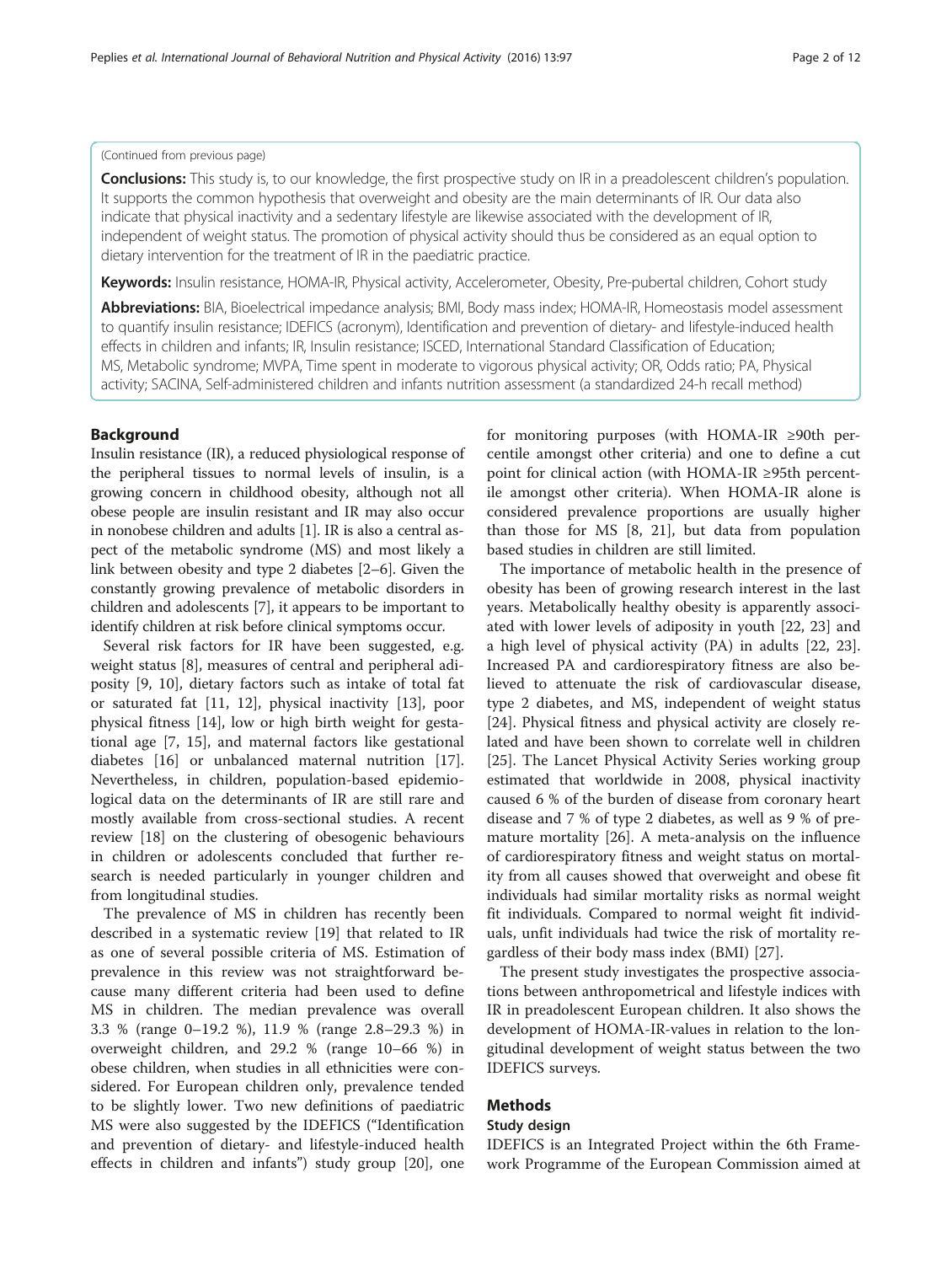the investigation of diet- and lifestyle-related diseases and their prevention. The baseline survey was conducted in the school year 2007/2008 and included 16,228 preschool and primary school children aged 2 to 9 years from eight European countries. The survey comprised anthropometrical measurements and examinations of children as well as parental self-completion questionnaires on lifestyle habits and dietary intakes of children. Biomarkers were analysed in blood, urine, and saliva samples. Standardised procedures were used by all survey centres. Venous blood was collected from 9185 of the IDEFICS children. The majority of children were reexamined after 2 years during a follow-up survey  $(n =$ 11,292 plus 2517 newly recruited children). The background of the study, its research goals and instruments have been described elsewhere in detail [\[28\]](#page-10-0).

## Study sample

After exclusion of non-fasting children, children with diagnosed diabetes, children who had missing data for waist circumference or one of the laboratory analyses of interest, and children from Cyprus (due to the very small sample size that fulfilled the requirements), 6970 and 6708 children remained in the data sets for baseline and follow-up survey, respectively. The present analyses are based on the 3348 children who were part of both groups. For the prospective analyses, also children with IR at baseline (HOMA-IR ≥95th percentile, according to Peplies et al. [\[29](#page-10-0)]) were excluded, which further reduced the sample to 3125 children. Due to missing information for some of the potential risk factors or confounders, some analyses were conducted in smaller samples (numbers are indicated in the tables). A selection effect could be excluded as characteristics of subgroups (children with data on sleep duration or children with accelerometer data) only differed by the first or second decimal compared to the whole study sample (data not shown).

#### Physical examination

The physical examination programme during the two IDEFICS surveys covered standard anthropometric measures, i.e. height (SECA 225), weight (TANITA BC 420 SMA), and circumferences of waist, hip, upper arm, and neck (SECA 200), as well as skinfold thicknesses (subscapular and triceps) (Holtain skinfold caliper), foot-tofoot bioelectrical impedance (TANITA BC 420 SMA), and the measurement of blood pressure and pulse rate (Welch Allyn 4200B) [[28\]](#page-10-0). BMI was calculated as weight (in kg) divided by height squared (in m). Sex-specific BMI categories were interpolated for continuous age according to the extended IOTF criteria [[30\]](#page-10-0).

#### Sleep duration

Information on sleep duration was collected in the context of a standardised 24-h recall called SACINA (selfadministered children and infants nutrition assessment). SACINA is a computer-based instrument filled out by the parents/guardians of participating children with the assistance of a study nurse. Next to questions on dietary intakes, parents were asked about their children's get up and bed time (hour/minute) of the previous day. Sleep duration on weekday nights was calculated resulting in a continuous estimate of sleep hours per night as described previously [[31](#page-10-0), [32](#page-10-0)].

# Insulin resistance

Fasting insulin and HOMA-IR (homeostasis model assessment to quantify IR) have been suggested among others as surrogate markers for screening purposes in adults [[33\]](#page-10-0). The gold standard method to measure insulin sensitivity, the hyperinsulinemic euglycemic clamp, is invasive and very labour- and time-intensive, and thus not feasible in epidemiological research. Estimates of IR from HOMA-IR have been shown to correlate well with estimates from the clamp-technique [[34\]](#page-10-0), especially in healthy populations [\[35](#page-10-0)]. IR was defined as HOMA-IR  $\geq$ 95<sup>th</sup> percentile, calculated for half year age groups [\[29\]](#page-10-0).

#### Blood samples

Children participating in the IDEFICS surveys were asked to donate fasting venous blood samples. If consent was not given for venous blood withdrawal, capillary blood was taken with the consent of the parents and children. For the present analyses, only children with venous blood samples were included. Pre-analytical processing of blood samples was done at the local survey centres or at local laboratories. Samples were frozen at −80 °C and shipped to a central laboratory (accredited according to ISO 15189) for later analysis. Details on the biological sampling procedures can be obtained from a previous publication [[36](#page-10-0)]. Blood glucose was assessed on site at each study centre by point-of-care analysis using the Cholestech LDX analyser (Cholestech®, Hayward, CA, USA) either in venous or capillary blood. Insulin was determined by electrochemiluminescence immunoassay in the central laboratory. HOMA-IR was calculated as fasting insulin ( $\mu$ IU/ml)  $\times$ fasting glucose (mg/dl)/405.

## Questionnaire data

Data on education, lifestyle habits and dietary intakes of children was retrieved from parental self-completion questionnaires. Parental education was used as a proxy of socioeconomic status. It was coded country-bycountry according to the International Standard Classification of Education (ISCED) [\[37\]](#page-10-0). For the analyses, the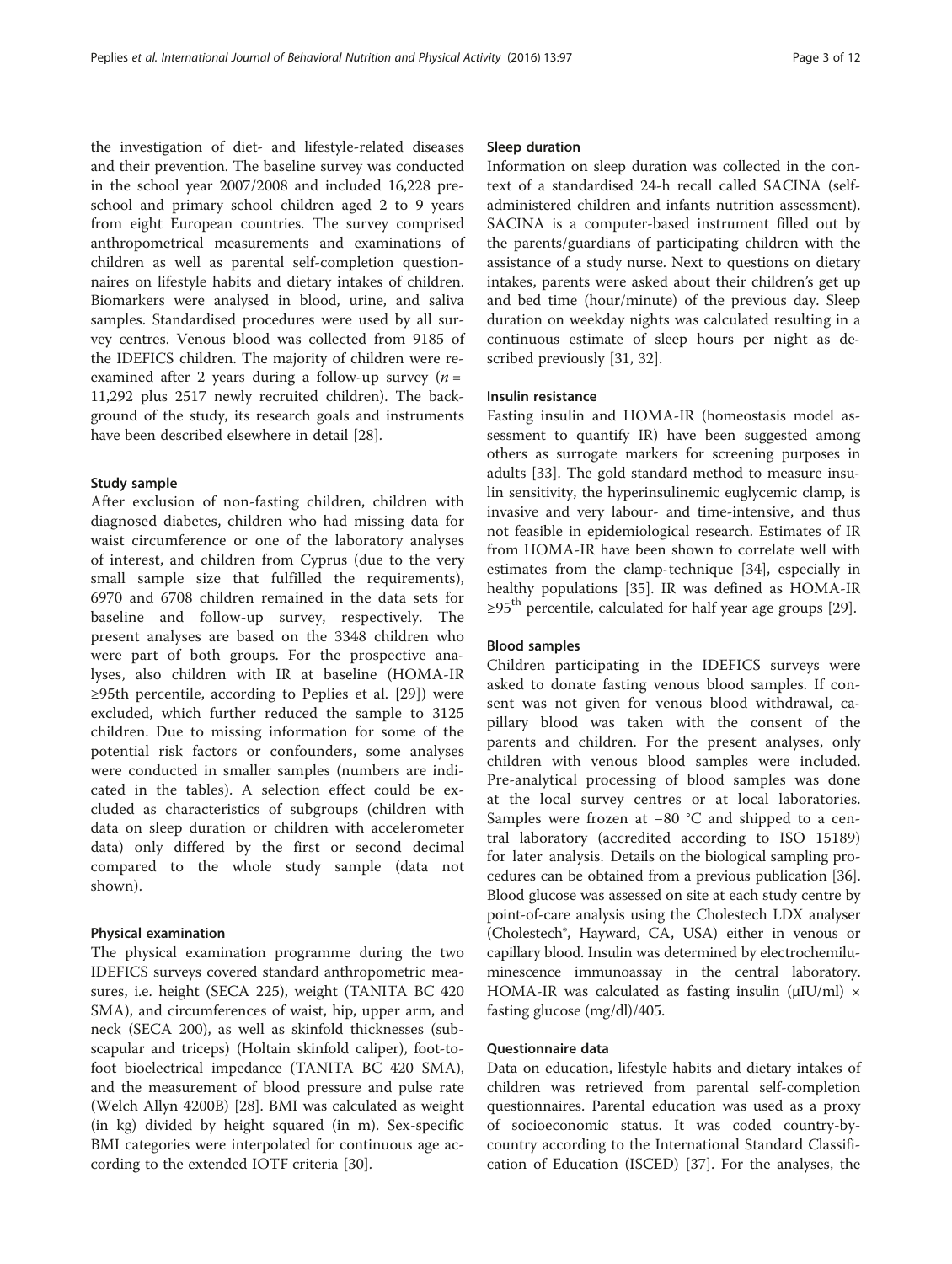maximum ISCED level of both parents was considered. Media use was used as a proxy of sedentary behavior. It was described by the time spent with audiovisual media (hours/week) and the number of audiovisual media devices (TV, Computer, Internet connection, DVD player, Playstation, Game console) located in the child's bedroom. For dietary assessment, propensity scores for sugar and fat consumption of children were developed from a parental food frequency questionnaire [[38,](#page-10-0) [39](#page-11-0)]. This questionnaire recorded the child's consumption of certain obesity-promoting or -inhibiting food items from a given list of foods [[40\]](#page-11-0) on a typical week, excluding foods provided in school or day care setting. Based on the food frequency questionnaire, the estimation of energy intake or total food intake was thus not possible. A continuous index was developed, using the total weekly frequency for high-sugar or high-fat items divided by the individual's total consumed food frequencies.

#### Physical activity

Activity data (time-varying accelerations) of a subset of participating children was recorded by uniaxial accelerometers (ActiGraph® GT1M or Actitrainer, LLC, Pensacola, FL, USA). Accelerometers were mounted on the right hip with an elastic belt ensuring close contact with the body. Activity data was analysed on the basis of a 60 s epoch. Included children had at least three measurement days and a minimum of 8 h of valid accelerometer wear time per day. Non-wear time was assumed for 20 min of consecutive zero counts. Time spent performing either moderate or vigorous intensity of PA (average minutes over all valid recording days) was calculated according to the cut points proposed by Evenson [[41\]](#page-11-0). A detailed description of IDE-FICS accelerometer data can be found elsewhere [[42\]](#page-11-0).

#### Quality assurance

All measurements followed detailed standard operation procedures (SOPs) which were pre-tested before the baseline survey [\[43](#page-11-0)]. Field personnel from each study centre participated in a central training course. Site visits were conducted at all study locations during field surveys to check adherence to the SOPs. Questionnaires were developed in English, translated to local languages, and checked for translation errors after back-translation. All technical equipment and laboratory materials were purchased centrally to maximise comparability of data. Laboratory analyses were conducted at the central laboratory which was accredited according to ISO 15189.

# Statistical analyses

Data of parameters with normal distribution are presented as mean values  $(\pm$  standard deviation); data of parameters with skewed distributions are presented as

median (25th, 75th percentile). Normality of distribution was assessed by the Kolmogorov-Smirnov test. Prevalence of IR was calculated using the age- and sexspecific 95th percentile of HOMA-IR derived from normal weight IDEFICS children as cut off value for each half year age group [\[29](#page-10-0)]. Furthermore, an age- and sex-specific z-score was calculated for HOMA based on this healthy paediatric population. Delta z-IR was calculated as the difference between the z-scores of HOMA-IR-values at T1 and T0 to depict the development of HOMA-IR between the two surveys. Logistic regression analyses was limited to children without IR at T0, i.e. to all children with a HOMA-IR <95th percentile in their corresponding half year age groups (cut-off ranged from 1.5 to 2.9 for 3–9 year old girls and 1.3–2.7 for the respective boys) [\[29](#page-10-0)]. An indicator variable for presence of HOMA-IR at follow-up (HOMA-IR above or below 95<sup>th</sup> percentile) was defined as dependent variable for the logistic regression analyses. Univariate logistic regression analyses were conducted for sex, age (continuous), ISCED-level, BMI, BMI z-score, z-score of waist circumference (continuous and in quartiles), audio-visual media time (in quartiles), number of media in bedroom (in quartiles), propensity scores for sugar and fat consumption (in quartiles), sleep duration (continuous), and for accelerometer data as time spent in moderate to vigorous physical activity (MVPA, in quartiles) both, for all children and children with normal weight only. Multivariate mixed logistic models were calculated separately for the exposures BMI z-score and z-score of waist circumference to avoid collinearity. Covariables were added to the model if they were significant in the univariate analysis for normal weight children, i.e. audio-visual media time (as continuous variable), sex, age, ISCED level and time spend in MVPA (in quartiles). A random country effect was included in the model to account for the clustered study design. 'Number of media in bedroom' was dropped in favour of audio-visual media time as both measure a similar construct, thus to avoid collinearity. Even though no significant effect was seen for the nutritional covariables in the univariate analyses, fat consumption score (as continuous marker) was included into the model due to the biological connection of the children's nutrition and the biological markers. Odds ratios (ORs) and 95 % confidence limits were calculated for all children and for boys and girls separately. All analyses were performed using SAS® statistical software version 9.3 (SAS Institute, Inc., Cary, NC).

# Results

Characteristics of the study population at baseline (T0) and during the follow-up survey (T1) are presented in Table [1](#page-4-0). Values for all anthropometrical measurements and biological markers of study participants were higher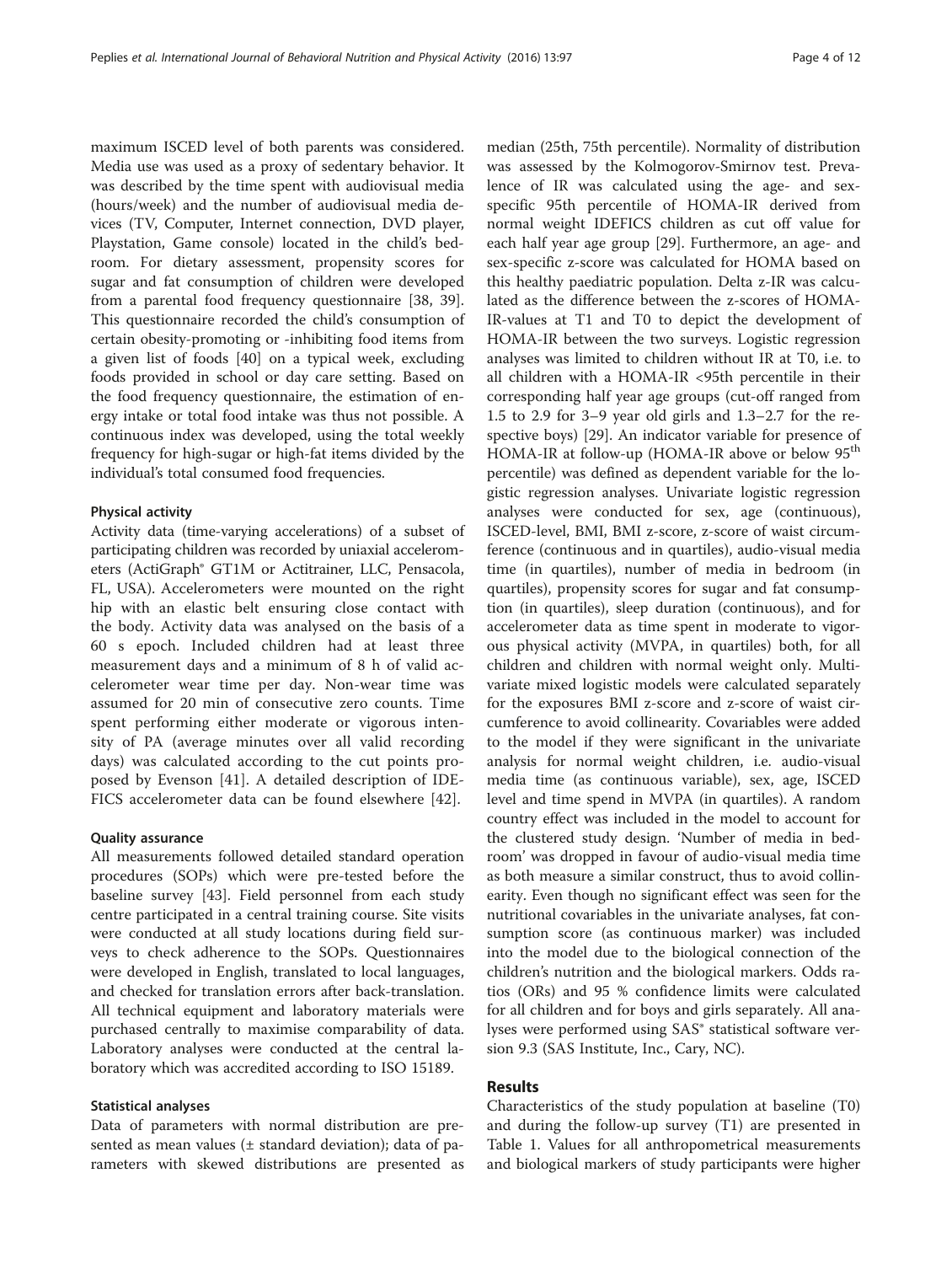|                                                                   | Baseline survey T0 |                                     |                    | Follow-up survey T1 |                                     |                    |
|-------------------------------------------------------------------|--------------------|-------------------------------------|--------------------|---------------------|-------------------------------------|--------------------|
|                                                                   | All                | <b>Boys</b>                         | Girls              | All                 | Boys                                | Girls              |
| $\mathbb{N}$                                                      | 3348               | 1743                                | 1605               | 3348                | 1743                                | 1605               |
| Age (years) <sup>a</sup>                                          | 6.4 $(\pm 1.7)$    | 6.3 ( $\pm$ 1.7)                    | 6.4 $(\pm 1.6)$    | $8.4 (\pm 1.7)$     | $8.3 (\pm 1.7)$                     | $8.4 (\pm 1.6)$    |
| Anthropometry                                                     |                    |                                     |                    |                     |                                     |                    |
| Weight (kg) <sup>a</sup>                                          | 23.9 ( $\pm$ 6.9)  | 24.0 ( $\pm$ 6.9)                   | 23.9 ( $\pm$ 6.9)  | 30.6 $(\pm 9.1)$    | $30.7 (\pm 9.1)$                    | 30.6 ( $\pm$ 9.1)  |
| Height (cm) <sup>a</sup>                                          | 120.0 $(\pm$ 12.0) | 120.1 ( $\pm$ 12.0)                 | 119.9 $(\pm 12.0)$ | 132.3 $(\pm 11.3)$  | 132.4 $(\pm$ 11.2)                  | 132.3 $(\pm 11.4)$ |
| BMI (kg/m <sup>2</sup> ) <sup>a</sup>                             | $16.3 (\pm 2.4)$   | 16.3 $(\pm 2.3)$                    | 16.3 $(\pm 2.4)$   | 17.2 ( $\pm$ 3.0)   | 17.1 ( $\pm$ 3.0)                   | $17.2 (\pm 3.0)$   |
| Waist circumference (cm) <sup>a</sup>                             | 54.7 $(\pm 6.7)$   | 55.0 ( $\pm$ 6.8)                   | 54.4 $(\pm 6.6)$   | 59.1 ( $\pm$ 8.4)   | 59.4 $(\pm 8.5)$                    | 58.9 $(\pm 8.3)$   |
| <b>Biochemical markers</b>                                        |                    |                                     |                    |                     |                                     |                    |
| Fasting glucose (mmol/l) a                                        | 4.6 ( $\pm$ 0.5)   | 4.7 ( $\pm$ 0.5)                    | 4.6 $(\pm 0.5)$    | 4.8 ( $\pm$ 0.5)    | 4.8 ( $\pm$ 0.5)                    | 4.7 ( $\pm$ 0.5)   |
| Fasting insulin (pmol/l) b                                        |                    | 25.2 (15.6, 38.4) 23.9 (14.4, 37.1) | 26.7 (17.4, 39.7)  |                     | 38.0 (26.1, 55.4) 35.1 (23.6, 50.6) | 42.1 (28.7, 61.6)  |
| HOMA-IR <sup>b</sup>                                              | 0.7(0.4, 1.2)      | 0.7(0.4, 1.1)                       | 0.8(0.5, 1.2)      | $1.1$ (0.8, 1.7)    | $1.1$ (0.7, 1.6)                    | $1.3$ (0.8, 1.8)   |
| Other variables                                                   |                    |                                     |                    |                     |                                     |                    |
| Time spent with audio-visual media (h/day) $b^c$ 1.5 (1.0, 2.2)   |                    | 1.6(1.0, 2.2)                       | 1.4(1.0, 2.0)      | 1.9(1.2, 2.5)       | 1.9(1.2, 2.8)                       | 1.8(1.0, 2.4)      |
| Number of media in the child's bedroom a c                        | $0.8 (\pm 1.2)$    | $0.9 (\pm 1.3)$                     | $0.7 (\pm 1.2)$    | $1.0 (\pm 1.4)$     | 1.1 $(\pm 1.4)$                     | $1.0 (\pm 1.4)$    |
| Fat consumption propensity score a c d                            | $25.5 (\pm 9.3)$   | 25.4 $(\pm 9.4)$                    | $25.5 (\pm 9.2)$   | not available       | not available                       | not available      |
| Sugar consumption propensity score a c d                          | $25.0 (\pm 11.3)$  | 25.3 ( $\pm$ 11.5)                  | $24.7 (\pm 11.2)$  | not available       | not available                       | not available      |
| Highest parental education (ISCED-level) a c                      | 4.0 $(\pm 1.2)$    | 4.0 $(\pm 1.2)$                     | 3.9 $(\pm 1.2)$    | 4.0 ( $\pm$ 1.2)    | 4.0 $(\pm 1.2)$                     | 4.0 $(\pm 1.2)$    |
| N with data on sleep duration                                     | 1836               | 961                                 | 875                | 1450                | 763                                 | 687                |
| Sleep duration on weekdays                                        | 10.2 ( $\pm$ 0.9)  | $10.2 (\pm 1.0)$                    | 10.1 ( $\pm$ 0.9)  | 9.8 ( $\pm$ 1.0)    | 9.9 ( $\pm$ 1.0)                    | 9.8 ( $\pm$ 1.0)   |
| N with accelerometer data                                         | 1967               | 1029                                | 938                | 1793                | 920                                 | 873                |
| Time spent in MVPA (average minutes/day) $a e$ 41.2 ( $\pm$ 21.2) |                    | 46.0 ( $\pm$ 22.8)                  | 36.0 $(\pm 18.0)$  | 43.4 $(\pm 22.6)$   | 48.5 ( $\pm$ 24.6)                  | 38.0 $(\pm 19.0)$  |

#### <span id="page-4-0"></span>Table 1 Characteristics of study population

<sup>a</sup>Data are presented as mean (± standard deviation), <sup>b</sup> Data are presented as median (25<sup>th</sup>, 75<sup>th</sup> percentile),<br>Wariables with missing data descriptive statistics based on slightly smaller numbers of children (N ~3055

Variables with missing data, descriptive statistics based on slightly smaller numbers of children ( $N \ge 3055$ )

<sup>d</sup>Propensity to consume items high in fat or sugar resp., relative to frequency of all items on food frequency questionnaire

eMVPA moderate to vigorous physical activity

at T1. Highest parental ISCED level was about equal between the surveys and among the sexes. Girls and boys exhibited no differences as to age and anthropometrical measures. There were small sex differences for the biochemical markers: insulin values were higher in girls (12 % at T0 and 20 % at T1) and glucose levels were slightly higher in boys (3 %). Also media consumption, i.e. time spent with audiovisual media and number of media in bedroom, was higher in boys, and time spent in MVPA was 30 % higher in boys.

Prevalence rates of IR at follow-up were determined for children in the different BMI categories and are shown in Table [2,](#page-5-0) stratified by country. IR prevalence clearly showed an increasing trend with BMI, from an overall 2.2 % among thin (underweight) children and 10.9 % in normal weight, via 26.5 % in overweight, reaching a remarkable 66.7 % in obese children. This trend can be seen, both, in countries with a high amount of overweight and obese children like Italy, and in countries with very low rates of overweight and obesity like Sweden.

Longitudinal data were analysed for time varying exposure of weight status on IR (Table [3](#page-5-0)). IR was considered as time-varying outcome (delta z IR), which was negative (a lower HOMA-IR value at T1) for children with weight loss between the surveys and highest (with a mean delta z of 0.64) for children with substantial weight gain between T0 and T1. Both, children with a low BMI (thin or normal weight) at both measurements and children with a high BMI (overweight or obese) in both surveys, also showed increased values of HOMA-IR in T1, with a higher increase for the overweight or obese children.

Possible baseline determinants of IR at follow-up were analysed in univariate logistic regression models (Table [4\)](#page-6-0). Crude ORs are shown for all children and for normal weight children only. IR at T1 was positively associated with female sex, increasing age, low SES (maximum parental ISCED of three or lower), overweight and obesity, waist circumference, sleep duration  $\leq 9$  h/ night, media consumption (more than 7 h/week of audio-visual media time) and number of audio-visual media in bedroom (any media). No associations were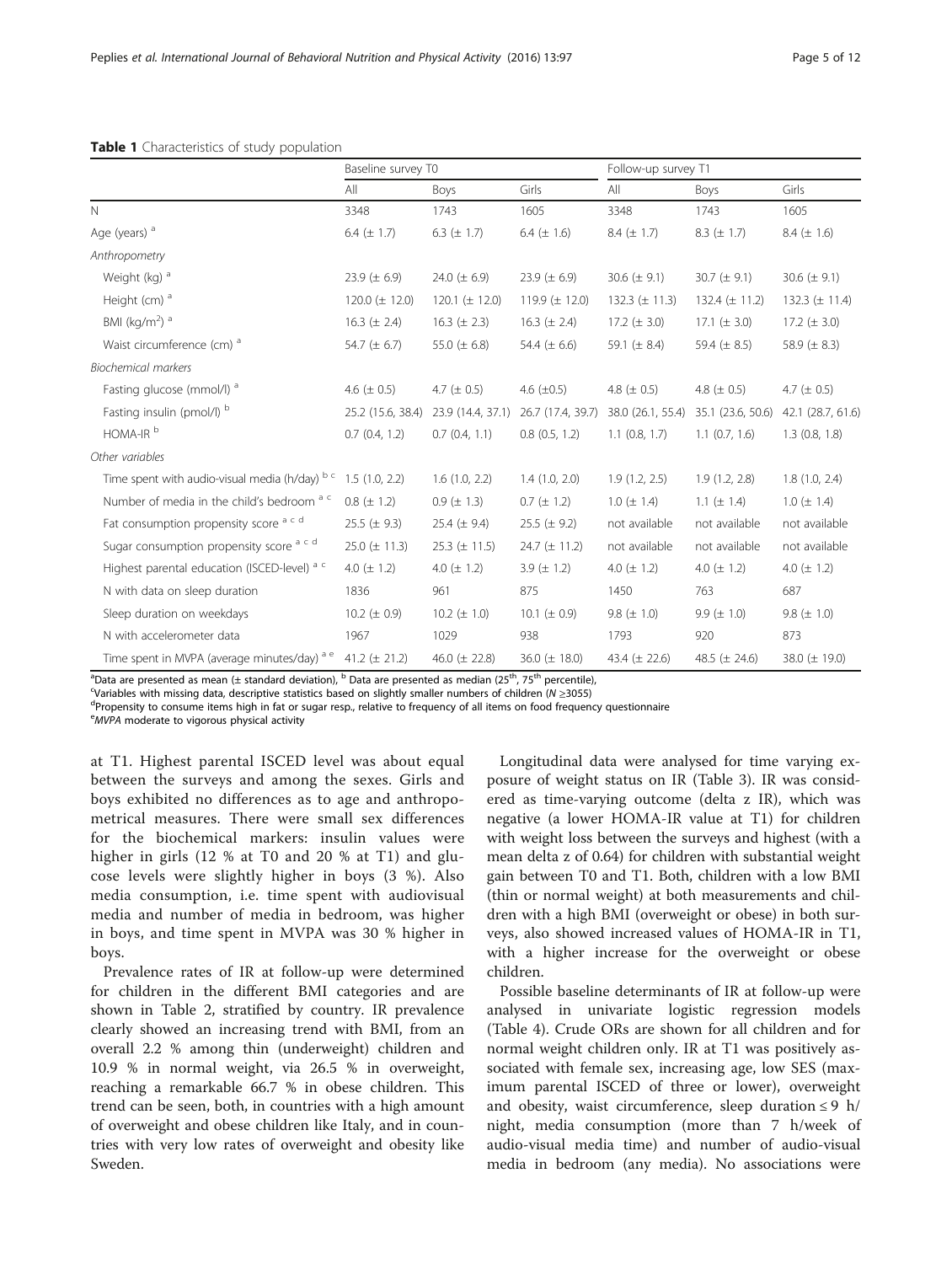| Country       | Insulin resistance             | Thin           | Normal weight   | Overweight   | Obese       | All            |
|---------------|--------------------------------|----------------|-----------------|--------------|-------------|----------------|
| Italy         | $HOMA-IR \geq p95^a$           | $\mathbf{1}$   | 27              | 44           | 64          | 136            |
|               |                                | 8.3 %          | 13.9 %          | 35.5 %       | 68.0 %      | 32.1 %         |
|               | All                            | 12 (2.8 %)     | 194 (45.8 %)    | 124 (29.3 %) | 94 (22.2 %) | 424 (100.0 %)  |
| Estonia       | HOMA-IR $\ge$ p95 <sup>a</sup> | $\mathbf{3}$   | 35              | 18           | 11          | 67             |
|               |                                | 7.1%           | 11.9%           | 40.9 %       | 84.6 %      | 17.0 %         |
|               | All                            | 42 (10.7 %)    | 295 (74.9 %)    | 44 (11.2 %)  | 13 (3.3 %)  | 394 (100.0 %)  |
| Belgium       | $HOMA-IR \geq p95^a$           | $\overline{2}$ | 11              | 11           | 5           | 29             |
|               |                                | 4.2 %          | 3.7%            | 42.3 %       | 55.6 %      | 7.6 %          |
|               | All                            | 48 (12.5 %)    | 300 (78.3 %)    | 26 (6.8 %)   | 9(2.4%      | 383 (100.0 %)  |
| Sweden        | HOMA-IR $\ge$ p95 <sup>a</sup> | $\overline{2}$ | 30 <sup>°</sup> | 19           | 5           | 56             |
|               |                                | 3.8 %          | 7.7 %           | 36.5 %       | 62.5 %      | 11.1 %         |
|               | All                            | 52 (10.3 %)    | 391 (77.7 %)    | 52 (10.3 %)  | 8 (1.6 %)   | 503 (100.0 %)  |
| Germany       | HOMA-IR $\ge$ p95 <sup>a</sup> | $\overline{2}$ | 27              | 16           | 8           | 53             |
|               |                                | 5.4 %          | 13.1 %          | 39.0 %       | 88.9 %      | 18.1 %         |
|               | All                            | 37 (12.6 %)    | 206 (70.3 %)    | 41 (14.0 %)  | 9(3.1%      | 293 (100.0 %)  |
| Hungary       | HOMA-IR $\ge$ p95 <sup>a</sup> | 8              | 89              | 46           | 30          | 173            |
|               |                                | 6.7%           | 18.2 %          | 44.7 %       | 69.8 %      | 22.9 %         |
|               | All                            | 120 (15.9 %)   | 488 (64.7 %)    | 103 (13.7 %) | 43 (5.7 %)  | 754 (100.0 %)  |
| Spain         | HOMA-IR $\ge$ p95 <sup>a</sup> | 0              | 31              | 33           | 17          | 81             |
|               |                                | 0.0 %          | 7.5 %           | 27.1 %       | 50.0 %      | 13.6 %         |
|               | All                            | 28 (4.7 %)     | 413 (69.2 %)    | 122 (20.4 %) | 34 (5.7 %)  | 597 (100.0 %)  |
| All countries | HOMA-IR $\ge$ p95 <sup>a</sup> | 8              | 250             | 187          | 140         | 595            |
|               |                                | 2.2 %          | 10.9 %          | 36.5 %       | 66.7 %      | 17.8 %         |
|               | All                            | 339 (10.1 %)   | 2287 (68.3 %)   | 512 (15.3 %) | 210 (6.3 %) | 3348 (100.0 %) |

<span id="page-5-0"></span>Table 2 Prevalence of insulin resistance at follow-up by BMI categories according to Cole & Lobstein [[30\]](#page-10-0)

<sup>a</sup>Age- and sex-specific 95<sup>th</sup> percentiles (p95) from Peplies et al. [[29](#page-10-0)]

observed for the consumption of sugar or fat. MVPA at baseline (upper two quartiles) showed a protective effect on the development of IR 2 years later. This remained unchanged when the analysis was limited to 5–8 year old children, the age range that the applied cut-offpoints by Evenson [\[41\]](#page-11-0) were calibrated for (data not shown). When only children with normal weight at baseline were considered, an association with IR at follow-up was still evident for sex, low SES, media consumption and audio-visual media in bedroom and MVPA (only 3rd quartile). We also looked at different anthropometric

markers (skinfolds, fat free mass from BIA, weight-toheight-ratio, waist-to-height-ratio) but there were only little differences in the associations of these markers with HOMA-IR (data not shown) and the strongest associations were seen for BMI and waist circumference.

Results from multiple logistic regression analysis are presented in Table [5](#page-7-0). Sex (being female), BMI (z-score) and waist circumference (z-score) at baseline were the strongest predictors of HOMA-IR at T1. MVPA showed the same pattern of association as in the univariate analysis: results were strongest for the 3<sup>rd</sup> quartile. A small

Table 3 Two-year change of HOMA-IR by changes of weight status

| BMI <sup>a</sup> at baseline | BMI <sup>ª</sup> at follow-up | N    | Two-year change of HOMA-IR delta z-IR <sup>b</sup> (Std <sup>c</sup> ) |
|------------------------------|-------------------------------|------|------------------------------------------------------------------------|
| Overweight/obese             | Thin/normal weight            | 75   | $-0.19(1.1)$                                                           |
| Thin/normal weight           | Thin/normal weight            | 2539 | 0.20(1.2)                                                              |
| Overweight/obese             | Overweight/obese              | 513  | 0.46(1.1)                                                              |
| Thin/normal weight           | Overweight/obese              | 221  | 0.64(1.2)                                                              |
| All                          |                               | 3348 | 0.26(1.2)                                                              |

<sup>a</sup>weight status according to extended IOTF criteria (Cole, 2012)

b delta z-IR = z-score IR (T1) - z-score IR(T0)

<sup>c</sup>standard deviation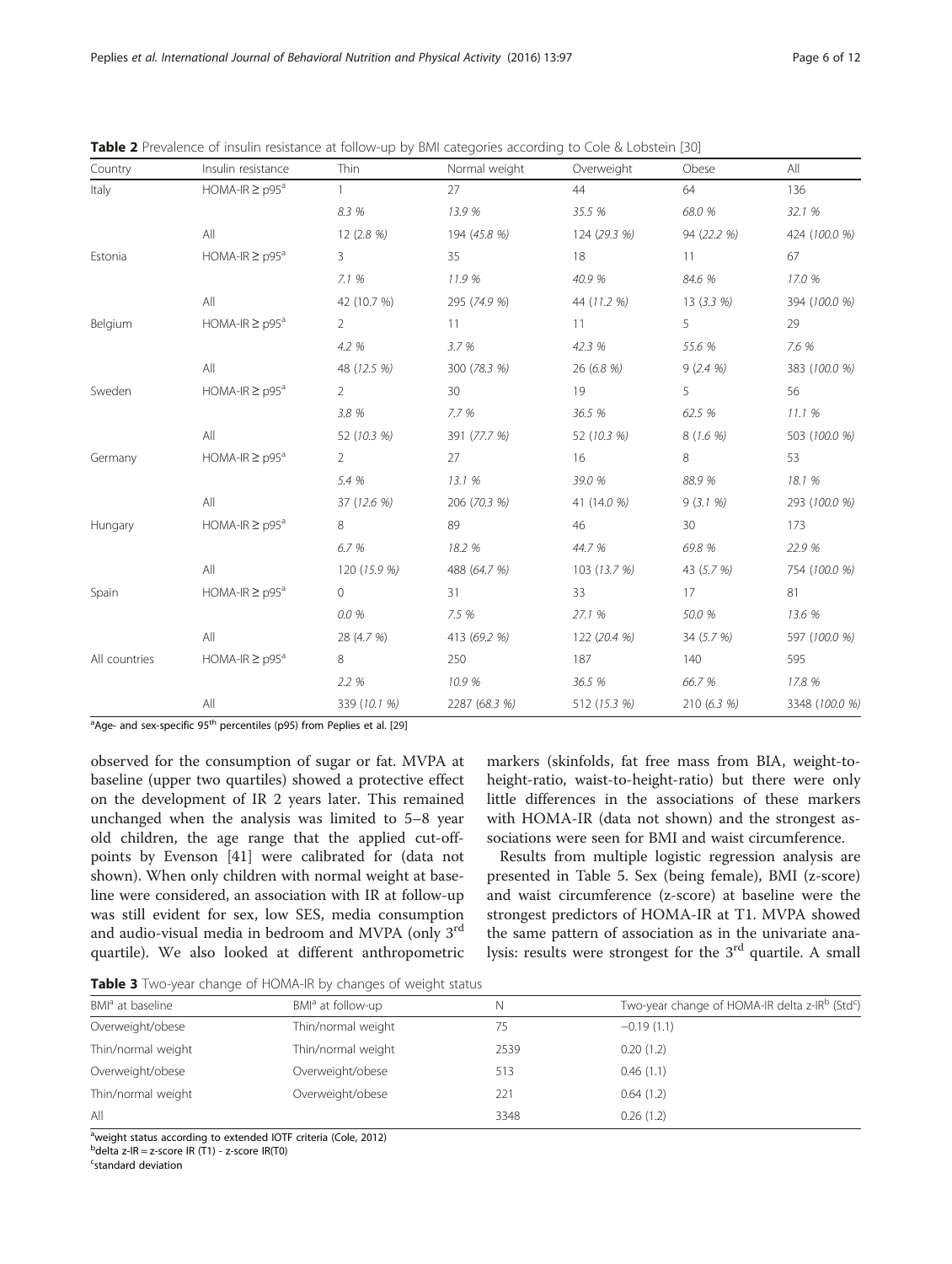|                                                                | Children of all weight groups |      |         | Normal weight children only |            |      |      |             |
|----------------------------------------------------------------|-------------------------------|------|---------|-----------------------------|------------|------|------|-------------|
|                                                                | N                             | $\%$ | OR      | 95 % CI                     | N          | %    | OR   | 95 % CI     |
| Sex                                                            | 3152 (all)                    |      |         |                             | 2297 (all) |      |      |             |
| Female                                                         | 1508                          | 47.8 | 1.5     | $1.3 - 1.9$                 | 1078       | 46.9 | 1.4  | $1.1 - 1.9$ |
| Male                                                           | 1644                          | 52.2 | Ref.    |                             | 1219       | 53.1 | Ref. |             |
| Age (continuous, unit change from mean)                        | 3152 (all)                    |      | $1.2$   | $1.1 - 1.3$                 | 2297 (all) |      | 1.1  | $1.0 - 1.2$ |
| <b>ISCED</b>                                                   | 3114 (all)                    |      |         |                             | 2269 (all) |      |      |             |
| Low $(1-2)$                                                    | 215                           | 6.9  | 2.6     | $1.9 - 3.6$                 | 135        | 6.0  | 2.2  | $1.4 - 3.5$ |
| Medium (3-4)                                                   | 1563                          | 50.2 | 1.8     | $1.4 - 2.3$                 | 1121       | 49.4 | 1.6  | $1.2 - 2.2$ |
| High (5-6)                                                     | 1336                          | 52.9 | Ref.    |                             | 1013       | 44.7 | Ref. |             |
| BMI (Cole)                                                     | 3152 (all)                    |      |         |                             |            |      |      |             |
| Thin                                                           | 362                           | 11.5 | 0.5     | $0.3 - 0.9$                 |            |      |      |             |
| Normal weight                                                  | 2297                          | 72.9 | Ref.    |                             |            |      |      |             |
| Overweight                                                     | 345                           | 11.0 | 4.1     | $3.3 - 5.0$                 |            |      |      |             |
| Obese                                                          | 148                           | 4.7  | 10.8    | $8.2 - 14.0$                |            |      |      |             |
| BMI z-score (Cole)                                             | 3152 (all)                    |      |         |                             |            |      |      |             |
| $1^{\text{st}}$ Quartile ( $\leq -0.49$ )                      | 813                           | 26.2 | 0.7     | $0.5 - 1.1$                 |            |      |      |             |
| $2^{nd}$ Quartile (-0.49 - $\leq$ 0.19)                        | 802                           | 25.6 | Ref.    |                             |            |      |      |             |
| $3^{rd}$ Quartile (0.19 - $\leq$ 0.97)                         | 811                           | 23.1 | 1.2     | $0.9 - 1.8$                 |            |      |      |             |
| $4th$ Quartile ( $\geq$ 0.97)                                  | 726                           | 25.1 | 4.9     | $3.7 - 6.6$                 |            |      |      |             |
| BMI z-score (Cole) (unit change from mean)                     | 3152 (all)                    |      | 2.5     | $2.2 - 2.8$                 |            |      |      |             |
| Waist z-score (Cole)                                           | 3152 (all)                    |      |         |                             |            |      |      |             |
| $1st$ Quartile ( $\leq -0.66$ )                                | 826                           | 26.2 | $0.8\,$ | $0.5 - 1.2$                 |            |      |      |             |
| $2^{nd}$ Quartile (-0.66 - $\leq$ 0.09)                        | 791                           | 25.1 | Ref.    |                             |            |      |      |             |
| 3 <sup>rd</sup> Quartile (0.09 - ≤0.95)                        | 808                           | 25.6 | 1.5     | $1.0 - 2.1$                 |            |      |      |             |
| $4th$ Quartile ( $\geq$ 0.95)                                  | 727                           | 23.1 | 5.7     | $4.1 - 7.7$                 |            |      |      |             |
| Waist z-score (Cole) (unit change from mean)                   | 3152 (all)                    |      | 2.2     | $2.0 - 2.4$                 |            |      |      |             |
| Audio-visual media time                                        | 3152 (all)                    |      |         |                             | 2297 (all) |      |      |             |
| $\leq$ 1 h/day                                                 | 1062                          | 33.7 | Ref.    |                             | 774        | 33.7 | Ref. |             |
| 1 - ≤2 h/day                                                   | 1221                          | 38.7 | 1.4     | $1.1 - 1.9$                 | 899        | 39.1 | 1.4  | $1.0 - 2.1$ |
| $2 - 53 h/day$                                                 | 603                           | 19.1 | 1.7     | $1.3 - 2.3$                 | 439        | 19.1 | 1.8  | $1.2 - 2.6$ |
| >3 h/day                                                       | 266                           | 8.4  | 2.1     | $1.5 - 2.9$                 | 185        | 8.1  | 2.3  | $1.5 - 3.6$ |
| Media in bedroom                                               | 3090 (all)                    |      |         |                             | 2250 (all) |      |      |             |
| 0 media                                                        | 1902                          | 61.5 | Ref.    |                             | 1429       | 63.5 | Ref. |             |
| 1-2 media                                                      | 868                           | 28.1 | 1.8     | $1.4 - 2.2$                 | 609        | 27.1 | 1.8  | $1.3 - 2.3$ |
| 3 media                                                        | 320                           | 10.4 | 2.6     | $2.0 - 3.4$                 | 212        | 9.4  | 2.4  | $1.7 - 3.4$ |
| Sugar consumption propensity score ( $N = 3125$ ) <sup>c</sup> | 3152 (all)                    |      |         |                             | 2297 (all) |      |      |             |
| $1st$ Quartile ( $\leq 16.9$ )                                 | 842                           | 26.7 | Ref.    |                             | 625        | 27.2 | Ref. |             |
| $2^{nd}$ Quartile (16.9 - $\leq$ 24.1)                         | 832                           | 26.4 | 1.0     | $0.8 - 1.4$                 | 557        | 24.3 | 1.0  | $0.7 - 1.5$ |
| $3^{rd}$ Quartile (24.1 - $\leq$ 32.4)                         | 766                           | 24.3 | 1.1     | $0.8 - 1.4$                 | 562        | 24.5 | 1.0  | $0.7 - 1.5$ |
| $4^{\text{th}}$ Quartile ( $\geq 32.4$ )                       | 713                           | 22.6 | 1.2     | $0.9 - 1.6$                 | 553        | 24.1 | 1.4  | $1.0 - 1.9$ |

<span id="page-6-0"></span>Table 4 Determinants of IR (HOMA-IR ≥p95<sup>a</sup>) from univariate logistic regression analyses (children without IR at T0)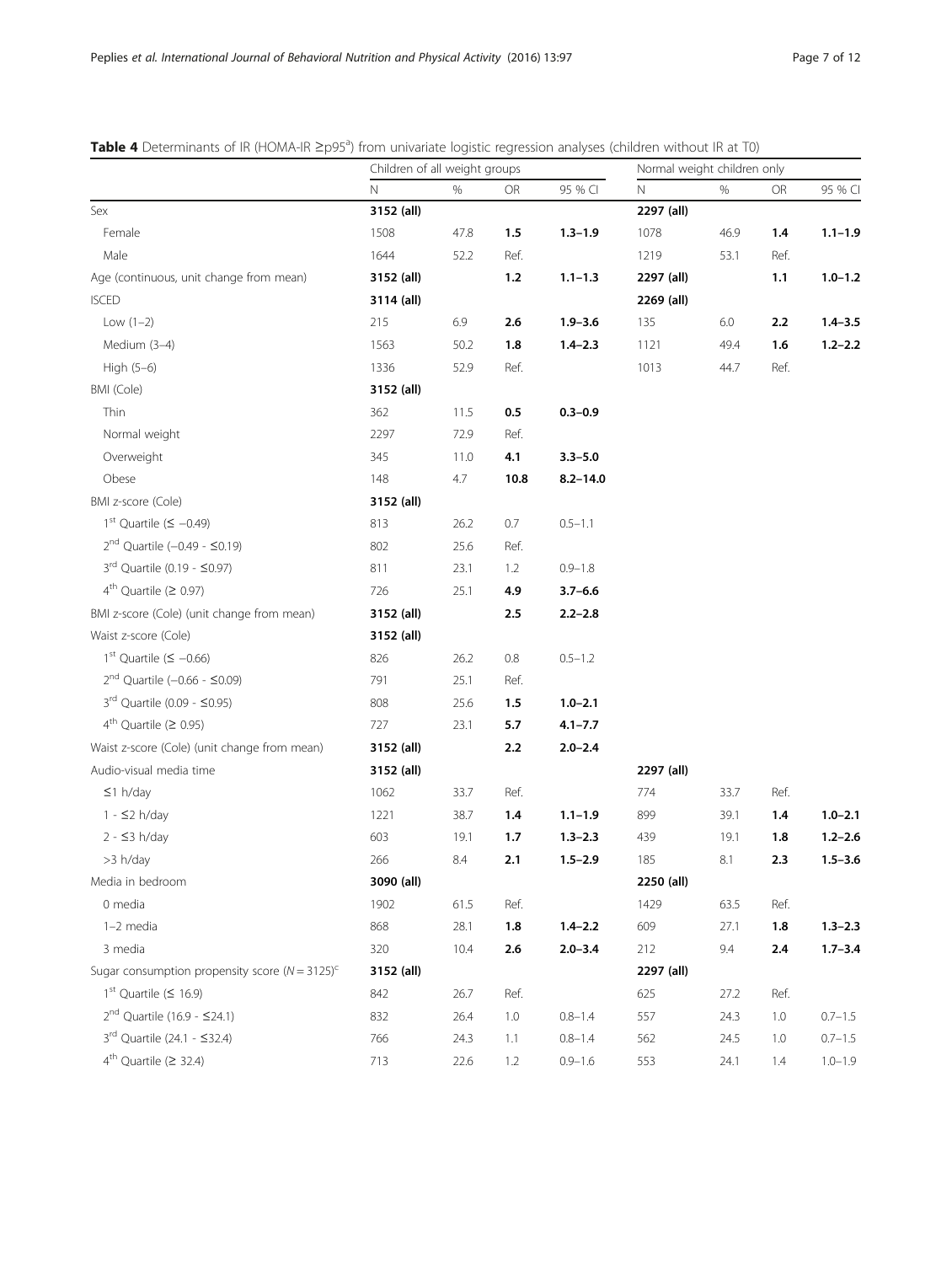| Fat consumption propensity score ( $N = 3125$ ) <sup>c</sup> | 3152 (all) |      |      |             | 2297 (all) |      |      |             |
|--------------------------------------------------------------|------------|------|------|-------------|------------|------|------|-------------|
| $1st$ Ouartile ( $\leq$ 19.0)                                | 901        | 28.6 | Ref. |             | 595        | 25.9 | Ref. |             |
| $2^{nd}$ Ouartile (19.0 - $\leq$ 24.8)                       | 790        | 25.1 | 0.8  | $0.6 - 1.0$ | 543        | 23.6 | 1.1  | $0.8 - 1.6$ |
| $3^{rd}$ Ouartile (24.8 - $\leq$ 31.3)                       | 748        | 23.7 | 0.8  | $0.6 - 1.0$ | 574        | 25.0 | 1.1  | $0.8 - 1.6$ |
| $4th$ Quartile ( $\geq 31.3$ )                               | 713        | 22.6 | 0.9  | $0.7 - 1.2$ | 585        | 25.5 | 1.1  | $0.8 - 1.6$ |
| Sleep duration on weekdays ( $N = 1730$ )                    | 1730 (all) |      |      |             | 1253 (all) |      |      |             |
| Average sleep time <9 h                                      | 104        | 6.0  | 1.8  | $1.2 - 2.7$ | 58         | 4.6  | 1.5  | $0.8 - 2.8$ |
| Average sleep time ≥9 h                                      | 1626       | 94.0 | Ref. |             | 1195       | 95.4 | Ref. |             |
| Time spent in MVPA <sup>b</sup>                              | 1042 (all) |      |      |             | 771 (all)  |      |      |             |
| $1st$ Quartile ( $\leq$ 27 min./day)                         | 259        | 24.9 | Ref. |             | 203        | 26.3 | Ref. |             |
| $2^{nd}$ Quartile (27 - $\leq$ 38.7 min./day)                | 256        | 24.6 | 0.8  | $0.5 - 1.2$ | 193        | 25.0 | 0.9  | $0.5 - 1.4$ |
| $3rd$ Quartile (38.7 - $\leq$ 54.6 min./day)                 | 264        | 25.3 | 0.4  | $0.2 - 0.7$ | 193        | 25.0 | 0.4  | $0.2 - 0.9$ |
| $4th$ Quartile ( $\geq$ 54.6 min./day)                       | 263        | 25.2 | 0.6  | $0.4 - 1.0$ | 182        | 23.6 | 0.7  | $0.3 - 1.0$ |

# <span id="page-7-0"></span>Table 4 Determinants of IR (HOMA-IR ≥p95<sup>a</sup>) from univariate logistic regression analyses (children without IR at T0) (Continued)

Figures in **bold** indicate a significant effect. Confidence bounds of 1.0 are caused by rounding

<sup>a</sup>Age- and sex-specific 95<sup>th</sup> percentiles (p95) from Peplies et al. [[29](#page-10-0)]

 $b$ MVPA moderate to vigorous physical activity

Propensity to consume items high in sugar or fat resp., relative to frequency of all items on food frequency questionnaire

| Table 5 Determinants of IR (HOMA-IR ≥p95ª) - results from multivariate mixed logistic regression models |
|---------------------------------------------------------------------------------------------------------|
|---------------------------------------------------------------------------------------------------------|

| $N = 1083$                                     | Model 1 <sup>b</sup> (with BMI z-score) |             | Model 2 <sup>b</sup> (with waist z-score) |             |  |
|------------------------------------------------|-----------------------------------------|-------------|-------------------------------------------|-------------|--|
|                                                | <b>OR</b>                               | 95 % CI     | OR                                        | 95 % CI     |  |
| BMI z-score (Cole)                             |                                         |             |                                           |             |  |
| (unit change from mean)                        | 2.6                                     | $2.1 - 3.1$ |                                           |             |  |
| Waist z-score (Cole)                           |                                         |             |                                           |             |  |
| (unit change from mean)                        |                                         |             | 2.2                                       | $1.9 - 2.6$ |  |
| Time spent in MVPA <sup>c</sup>                |                                         |             |                                           |             |  |
| $1st$ Quartile ( $\leq$ 27 min./day)           | Ref.                                    |             | Ref.                                      |             |  |
| 2 <sup>nd</sup> Quartile (27 - ≤38.7 min./day) | 0.9                                     | $0.6 - 1.5$ | 1.1                                       | $0.7 - 1.7$ |  |
| $3rd$ Quartile (38.7 - $\leq$ 54.6 min./day)   | 0.5                                     | $0.3 - 0.9$ | 0.5                                       | $0.3 - 0.9$ |  |
| $4th$ Quartile ( $\geq$ 54.6 min./day)         | 0.7                                     | $0.5 - 1.1$ | 0.7                                       | $0.5 - 1.1$ |  |
| Sex                                            |                                         |             |                                           |             |  |
| (female versus male)                           | 2.2                                     | $1.5 - 3.1$ | 2.5                                       | $1.8 - 3.6$ |  |
| Age                                            |                                         |             |                                           |             |  |
| (unit change from mean)                        | 1.0                                     | $0.9 - 1.2$ | 1.0                                       | $0.9 - 1.1$ |  |
| <b>ISCED</b>                                   |                                         |             |                                           |             |  |
| Low $(1-2)$                                    | 1.2                                     | $0.7 - 2.2$ | 1.3                                       | $0.7 - 2.3$ |  |
| Medium (3-4)                                   | 1.2                                     | $0.9 - 1.8$ | 1.2                                       | $0.8 - 1.8$ |  |
| High $(5-6)$                                   | Ref.                                    | Ref.        | Ref.                                      | Ref.        |  |
| Audio-visual media time (h/d)                  |                                         |             |                                           |             |  |
| (unit change from mean)                        | 1.2                                     | $1.0 - 1.4$ | 1.2                                       | $1.0 - 1.4$ |  |
| Fat consumption propensity score <sup>d</sup>  |                                         |             |                                           |             |  |
| (unit change from mean)                        | 1.2                                     | $1.0 - 1.4$ | 1.2                                       | $1.0 - 1.4$ |  |

Figures in **bold** indicate a significant effect. Confidence bounds of 1.0 are caused by rounding

<sup>a</sup>Age- and sex-specific 95<sup>th</sup> percentiles (p95) from Peplies et al. [[29](#page-10-0)]

Analyses were adjusted for all parameters in the respective column, including country as a random effect to account for the clustered study design

 $\alpha$ <sup>C</sup>MVPA moderate to vigorous physical activity dependent to consume items high in or fat

<sup>d</sup>Propensity to consume items high in or fat, relative to frequency of all items on food frequency questionnaire. The score was included into the model in a modified form: it was divided by 10 to obtain meaningful effect estimates – one unit in the multivariate model thus represents 10 units of the original score used in the univariate model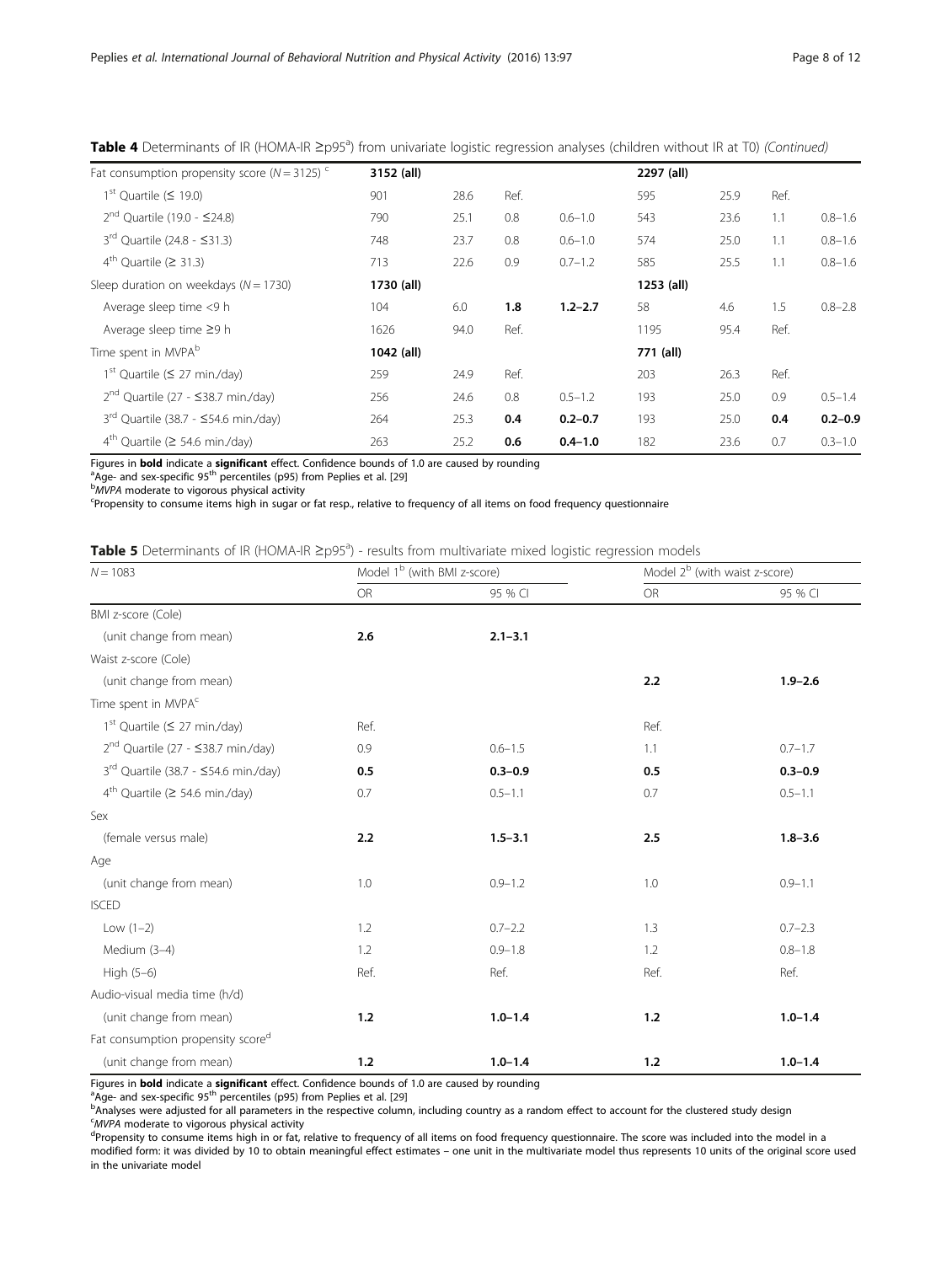but significant increase of risk was also seen for audiovisual media time and fat consumption score. ISCED, age and country showed no influence on HOMA-IR in the multivariate model.

# **Discussion**

This study shows a strong prospective association between weight status and HOMA-IR in preadolescent European children and a protective effect of MVPA. It indicates that a longitudinal reduction of BMI also leads to a decline in HOMA-IR and thus a favourable change in metabolic status. The study describes country-specific prevalence rates of IR in the IDEFICS cohort, showing an increasing trend of IR prevalence with BMI category.

Prevalence proportions of IR found in our study (10.9 % in normal weight, 26.5 % in overweight, 66.7 % in obese children) were in agreement with those reported in the literature, even though comparability is limited, because previous studies were based on older children and used different definitions of IR. A Chilean cohort of 10–15 year old children displayed prevalence values of 13 % in normal weight, 37.1 % in overweight, and 61.6 % in obese children, using HOMA-IR  $\ge$  p90 as cut point for IR [\[21](#page-10-0)]. An US-American survey on 12–19 year old adolescents [\[8](#page-10-0)] used a cut point of HOMA-IR  $\geq$ p97.5, which resulted in prevalence values of about 4 % in normal weight, 16 % in overweight and 52 % in obese US-adolescents aged 12–19 years (data taken from figure). As it was previously shown that insulin levels and thus also HOMA-IR levels show a peak round the age of 13 to 14 years [\[44](#page-11-0)], slightly lower prevalence proportions for older adolescents are plausible.

In our study, weight status and waist circumference at baseline appeared as the main risk factors for IR at follow-up, but sex and lifestyle indices (objectively determined PA, fat consumption score, audio-visual media time, and media in bedroom) were also associated with incidence of IR. The age effect which was seen in the univariate analysis can probably be attributed in large part to the increase of overweight and obesity with age. The higher risk of IR in girls compared to boys also persisted when older children (>7 years at baseline) were excluded from the analysis to avoid possible influences of early puberty. Fat consumption, as expressed by a propensity score [[38,](#page-10-0) [39\]](#page-11-0), was also connected with IR risk in the multivariate model. The PA level of children in our study was rather low, and only a small proportion of children (24.2 % of the boys and 9.7 % of the girls) reached the daily activity level recommended by the World Health Organization ( $\geq 60$  min/ day) [[45](#page-11-0)]. Considering this and the fact that accelerometer data were only available for about one third of the study population, the protective effect on IR found for MVPA is certainly noteworthy, despite the lack of a clear trend.

The associations observed in this study confirm previous findings, which however are mainly based on studies in older children/ adolescents and on cross-sectional data. A Spanish cross-sectional study on cardiovascular risk factors in 6 to 8 year-old schoolchildren found some of the same metabolic consequences of obesity as in adults (elevated triglycerides, insulin, HOMA-IR, and lower HDL-cholesterol) [\[46\]](#page-11-0). In a representative subsample of diabetes-free US-adolescents aged 12–19 years who participated in the National Health and Nutrition Examination Survey (NHANES), obesity was by far the most important determinant of IR, independent of sex, age, or race/ethnicity, but data on PA was not included in the analysis [[8\]](#page-10-0). Subcutaneous adiposity was also the most significant covariate for HOMA-IR in a familybased US-American study, including children and adolescents from 6 years on [[9\]](#page-10-0). A large insulin screening study conducted on 10–14 year old children in a methodological context, using a blood spot assay on filter paper, indicated associations of pubertal stage and measures of central and peripheral adiposity with insulin level [\[10](#page-10-0)]. In the IDEFICS baseline survey, a low amount of physical activity was shown to be associated with a cluster of CVD risk factors including IR [\[13](#page-10-0)]. In accordance with the evidence from our analysis, a few other studies published data on the association of dietary factors like intake of total energy, total fat or saturated fat with IR in children and adolescents [\[11, 12\]](#page-10-0).

When longitudinal change of HOMA-IR (delta z-IR) was linked to overweight and obesity, children who retained their low or normal weight until the follow-up survey showed a moderate increase of their IR z-score, while children who were overweight or obese in both surveys showed a stronger increase of their IR z-score. In both cases, the mean BMI increased within the defined weight groups. In the small group of children  $(N =$ 75) who had changed to a lower weight group at followup, the delta z-IR values also declined. The highest gain in IR was seen for children who changed to a higher weight group.

There is a solid body of evidence for the association of obesity and physical inactivity with IR, especially in adults, but there is a controversy on whether the influence of sedentary lifestyle on IR is mediated by obesity, whether both are independent predictors of this condition, or whether the risk for IR involved with obesity is modified by PA. In our study, the association of MVPA with IR is attenuated only slightly when only children with normal weight at baseline are considered, i.e. MVPA reduces the risk of developing IR, also for children with normal weight at baseline which indicates that the effect of missing physical activity is not just mediated by obesity. This is also confirmed by the results of the multivariate model.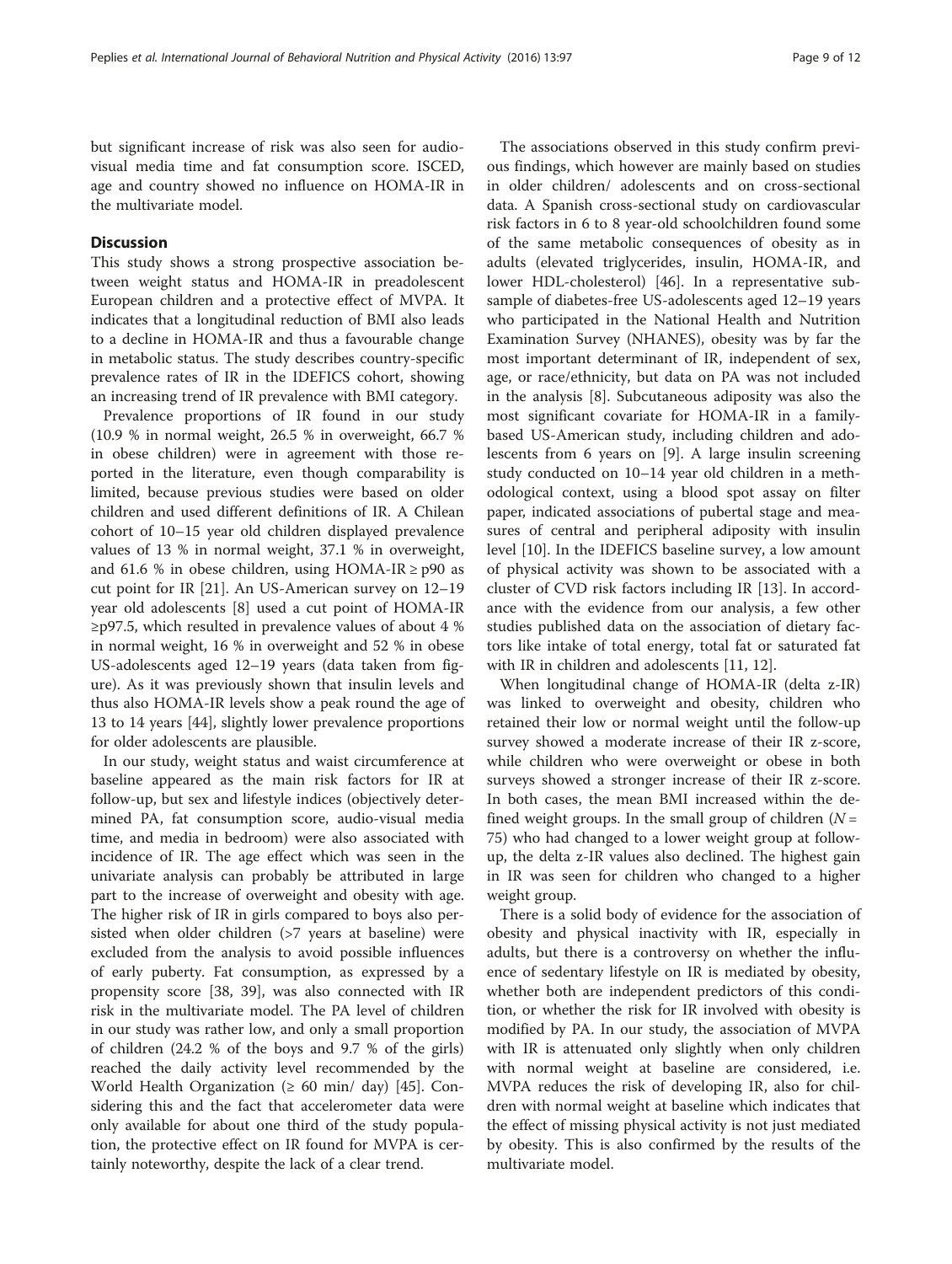Other studies have also shown that increased PA can reduce the risk of cardiovascular disease and metabolic risk factors including insulin, already in children [\[47](#page-11-0)–[49](#page-11-0)]. Obesity might thus be the main determinant of IR, but its effect can be attenuated by a sufficient amount of PA. An US-American cross-sectional study [\[50\]](#page-11-0) included 8–17 year olds with a BMI ≥85th percentile who were enrolled in a multidisciplinary paediatric weight management clinic. MVPA was the strongest independent predictor of metabolic health in these overweight and obese children. A review [\[51\]](#page-11-0) on the therapeutic power of PA in children suggests that PA may have greater influence on body composition and cardiovascular risk factors than dieting as it possibly modulates the fuel metabolism. The increased fat oxidation by PA might be the basis for prevention and restoration of insulin sensitivity and reduction of MS in obese children.

In an analysis on NHANES data from obese adolescents and adults [\[52](#page-11-0)], self-reported PA was associated with a metabolically healthy phenotype in adults, but not in adolescents. A large cross-sectional study among Spanish adults [\[23](#page-10-0)] provided evidence that PA is one of the main factors responsible for a healthy phenotype among the obese. Only few studies published results for adolescents and these showed no association between PA and metabolically healthy obesity [\[22](#page-10-0), [52](#page-11-0)]. Further research in children is needed, as there are no studies on metabolically healthy obesity in children. A cross-sectional analysis of IDEFICS baseline data showed the importance of PA to protect against clustering of CVD risk factors [[13](#page-10-0)]. In preschool and even more so in school children (≤9 years), CVD risk was elevated for children in the lower quintiles of MVPA.

The main strengths of this study are the large study size, its longitudinal design, the highly standardised data collection across different European countries, and the young age of the examined children, as well as the fact that PA was measured objectively by activity monitors. There are on the other hand also some limitations that should be mentioned: Pubertal stage was not assessed in the IDEFICS surveys and it can be suspected that a considerable proportion of the older children might have already started into puberty at follow-up. During the German Health Interview and Examination Survey for Children and Adolescents (KiGGS) [[53\]](#page-11-0), at an age of 10 years, 42.4 % of girls and 35.7 % of boys reported the development of pubic hair. Early puberty is thus more likely in girls and especially in girls, insulin concentrations have been shown to have a distinct pubertal peak [[44\]](#page-11-0). Nevertheless, as mentioned above, the elevated IR risk seen in girls remained unchanged when older children (>7 years) where excluded. Food consumption scores used in this study were based on a food frequency questionnaire which neither included school meals nor

portion sizes and were thus calculated from average quantities which might reduce the truly existing differences. Presented prevalence rates only apply for the study population at hand. These should neither be transferred to the respective countries in general nor to other study populations.

## Conclusions

This study is, to our knowledge, the first study to show longitudinal data on IR in a preadolescent children's population. It supports the available evidence, that overweight and obesity are the main determinants of IR, while PA seems to ameliorate the risk, independent of weight status. Reduction of weight is thus an important measure in the fight against IR in children, but children should above all be encouraged to engage in regular PA, as this will keep them metabolically healthy even under the presence of overweight/obesity.

#### Acknowledgement

This work was done as part of the IDEFICS Study [\(http://](http://www.ideficsstudy.eu) [www.ideficsstudy.eu\)](http://www.ideficsstudy.eu). The authors also wish to thank the IDEFICS children and their parents for their participation.

#### Funding

We gratefully acknowledge the financial support of the European Community within the Sixth RTD Framework Programme Contract No. 016181 (FOOD). The European Community had no influence on the design of the study, on collection, analysis, and interpretation of data nor on writing the manuscript.

#### Availability of data and materials

Due to ethical restrictions and participant confidentiality, data cannot be made publicly available.

#### Authors' contributions

JP conceived the study, conducted the analyses, interpreted the data and drafted the paper with advice from CB, WA and KG. WA; PR, TV, MT, SDH, SM, DM and LAM, were responsible for data collection, AF was in charge of biological sample analyses. All authors contributed to revisions of the paper. All authors read and approved the final manuscript.

#### Competing interests

The authors declare that they have no competing interests.

#### Ethics approval and consent to participate

We certify that all applicable institutional and governmental regulations concerning the ethical use of human volunteers were followed during this research, and that the IDEFICS project passed the Ethics Review process of the Sixth Framework Programme (FP6) of the European Commission. Ethical approval was obtained from the relevant local or national ethics committees by each of the 8 study centers, namely from the Ethics Committee of the University Hospital Ghent (Belgium), the National Bioethics Committee of Cyprus (Cyprus), the Tallinn Medical Research Ethics Committee of the National Institutes for Health Development (Estonia), the Ethics Committee of the University Bremen (Germany), the Scientific and Research Ethics Committee of the Medical Research Council Budapest (Hungary), the Ethics Committee of the Health Office Avellino (Italy), the Ethics Committee for Clinical Research of Aragon (Spain), and the Regional Ethical Review Board of Gothenburg (Sweden). All parents or legal guardians of the participating children gave written informed consent to data collection, examinations, collection of samples, subsequent analysis, and storage of personal data and collected samples. Additionally, each child gave oral consent after being orally informed about the modules by a study nurse immediately before every examination using a simplified text. This procedure was chosen due to the young age of the children. The oral consenting process was not further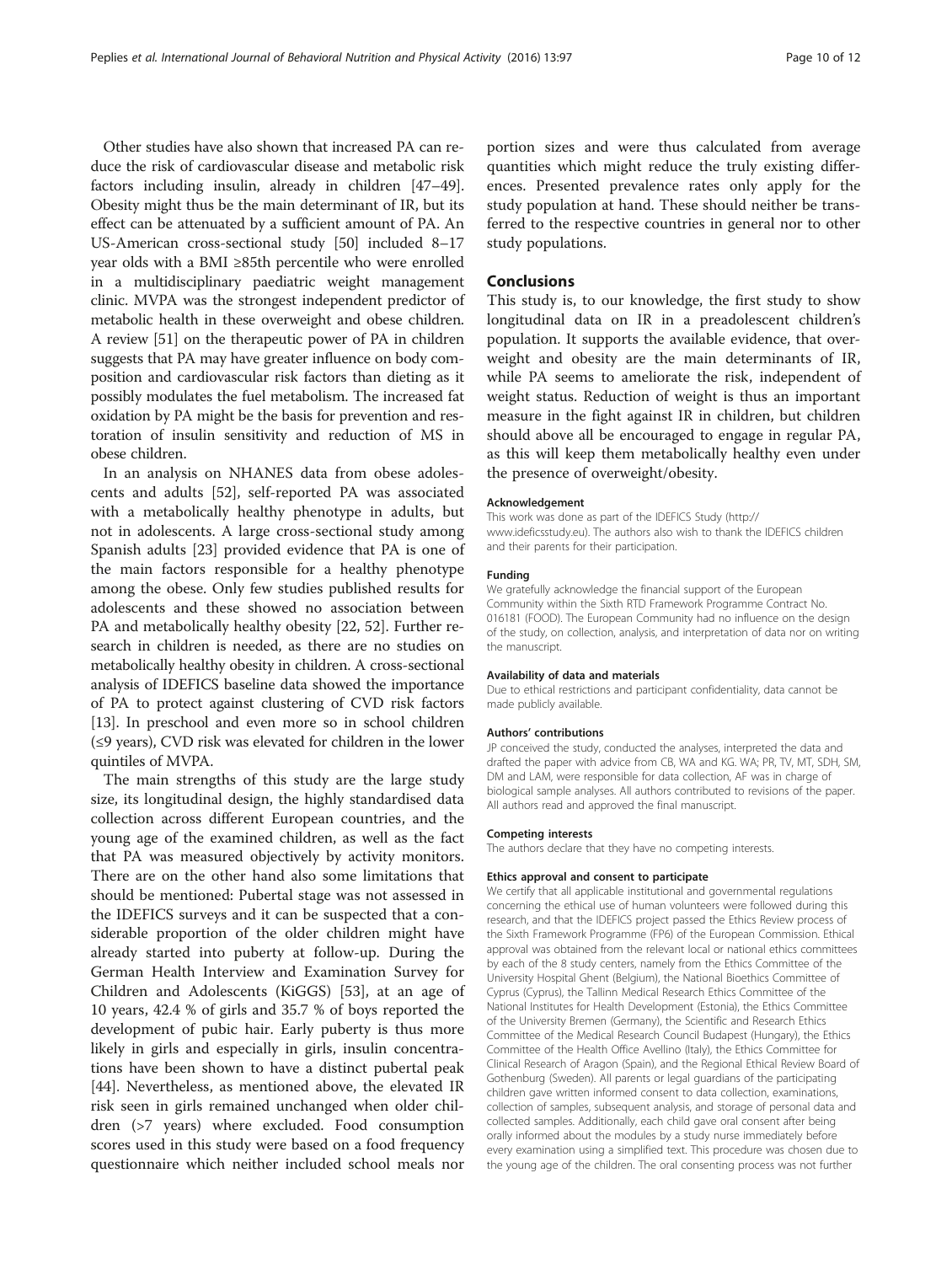<span id="page-10-0"></span>documented, but it was subject to central and local training and quality control procedures of the study. Study participants and their parents / legal guardians could consent to single components of the study while abstaining from others. All procedures were approved by the above-mentioned Ethics Committees

#### Author details

<sup>1</sup>Leibniz Institute for Prevention Research and Epidemiology - BIPS, Bremen, Germany. <sup>2</sup>Faculty of Human and Health Sciences, Institute for Public Health and Nursing Research, Bremen University, Bremen, Germany. <sup>3</sup>MVZ Dortmund Dr. Eberhard und Partner, Dortmund, Germany. <sup>4</sup>Epidemiology & Population Genetics, Institute of Food Sciences, CNR, Avellino, Italy. <sup>5</sup>National Institute for Health Development, Tallinn, Estonia. <sup>6</sup>Research & Education Institute of Child Health, Strovolos, Cyprus. <sup>7</sup>Department of Public Health, Ghent University, Ghent, Belgium. <sup>8</sup>Department of Public Health and Community Medicine, The Queen Silvia Children's Hospital, Göteborg, Sweden. <sup>9</sup>National Institute of Health Promotion, University of Pécs, Gyermekklinika, Pécs, Hungary. 10GENUD (Growth, Exercise, Nutrition and Development) Research Group, School of Health Sciences, University of Zaragoza, Zaragoza, Spain. 11Epidemiological Methods and Etiologic Research, Leibniz Institute for Prevention Research and Epidemiology – BIPS, Achterstraße 30, 28359 Bremen, Germany.

#### Received: 25 March 2016 Accepted: 24 August 2016 Published online: 02 September 2016

#### References

- 1. Levy-Marchal C, Arslanian S, Cutfield W, et al. Insulin resistance in children: consensus, perspective, and future directions. J Clin Endocrinol Metab. 2010;95(12):5189–98. doi:[10.1210/jc.2010-1047.](http://dx.doi.org/10.1210/jc.2010-1047)
- Weiss R, Kaufman FR. Metabolic complications of childhood obesity: identifying and mitigating the risk. Diabetes Care. 2008;31 Suppl 2:S310–316. doi[:10.2337/dc08-s273.](http://dx.doi.org/10.2337/dc08-s273)
- 3. Martin BC, Warram JH, Krolewski AS, Bergman RN, Soeldner JS, Kahn CR. Role of glucose and insulin resistance in development of type 2 diabetes mellitus: results of a 25-year follow-up study. Lancet. 1992;340(8825):925–9.
- 4. International Obesity Task Force. Obesity in Europe, the Case for Action. 2002. 5. Cruz ML, Shaibi GQ, Weigensberg MJ, Spruijt-Metz D, Ball GDC, Goran MI. Pediatric obesity and insulin resistance: chronic disease risk and implications for treatment and prevention beyond body weight modification. Annu Rev Nutr. 2005;25:435–68. doi:[10.1146/annurev.nutr.25.050304.092625](http://dx.doi.org/10.1146/annurev.nutr.25.050304.092625).
- 6. Berenson GS, Srinivasan SR, Bao W, Newman WP, Tracy RE, Wattigney WA. Association between multiple cardiovascular risk factors and atherosclerosis in children and young adults. The Bogalusa Heart Study. N Engl J Med. 1998;338(23):1650–6. doi:[10.1056/NEJM199806043382302.](http://dx.doi.org/10.1056/NEJM199806043382302)
- 7. Maclaren NK, Gujral S, Ten S, Motagheti R. Childhood obesity and insulin resistance. Cell Biochem Biophys. 2007;48(2-3):73–8.
- Lee JM, Okumura MJ, Davis MM, Herman WH, Gurney JG. Prevalence and determinants of insulin resistance among U.S. adolescents: a populationbased study. Diabetes Care. 2006;29(11):2427–32. doi[:10.2337/dc06-0709](http://dx.doi.org/10.2337/dc06-0709).
- 9. Ali O, Cerjak D, Kent JW, James R, Blangero J, Zhang Y. Obesity, central adiposity and cardiometabolic risk factors in children and adolescents: a familybased study. Pediatr Obes. 2014;9(3):e58–62. doi[:10.1111/j.2047-6310.2014.218.x](http://dx.doi.org/10.1111/j.2047-6310.2014.218.x).
- 10. Martin RM, Patel R, Zinovik A, et al. Filter paper blood spot enzyme linked immunoassay for insulin and application in the evaluation of determinants of child insulin resistance. PLoS One. 2012;7(10):e46752. doi[:10.1371/journal.](http://dx.doi.org/10.1371/journal.pone.0046752) [pone.0046752.](http://dx.doi.org/10.1371/journal.pone.0046752)
- 11. Zimmermann MB, Aeberli I. Dietary determinants of subclinical inflammation, dyslipidemia and components of the metabolic syndrome in overweight children: a review. Int J Obes 2005. 2008;32 Suppl 6:S11–18. doi: [10.1038/ijo.2008.202.](http://dx.doi.org/10.1038/ijo.2008.202)
- 12. Aeberli I, Spinas GA, Lehmann R, l'Allemand D, Molinari L, Zimmermann MB. Diet determines features of the metabolic syndrome in 6- to 14-year-old children. Int J Vitam Nutr Res. 2009;79(1):14–23. doi[:10.1024/0300-9831.79.1.14.](http://dx.doi.org/10.1024/0300-9831.79.1.14)
- 13. Jiménez-Pavón D, Konstabel K, Bergman P, et al. Physical activity and clustered cardiovascular disease risk factors in young children: a crosssectional study (the IDEFICS study). BMC Med. 2013;11:172. doi:[10.1186/](http://dx.doi.org/10.1186/1741-7015-11-172) [1741-7015-11-172](http://dx.doi.org/10.1186/1741-7015-11-172).
- 14. Leite SA, Monk AM, Upham PA, Chacra AR, Bergenstal RM. Low cardiorespiratory fitness in people at risk for type 2 diabetes: early marker for insulin resistance. Diabetol Metab Syndr. 2009;1:8. doi:[10.1186/1758-5996-1-8](http://dx.doi.org/10.1186/1758-5996-1-8).
- 15. Guerrero-Romero F, Aradillas-García C, Simental-Mendia LE, Monreal-Escalante E, de la Cruz Mendoza E, Rodríguez-Moran M. Birth weight, family history of diabetes, and metabolic syndrome in children and adolescents. J Pediatr. 2010;156(5):719–23. doi:[10.1016/j.jpeds.2009.11.043](http://dx.doi.org/10.1016/j.jpeds.2009.11.043). 723.e1.
- 16. Boney CM, Verma A, Tucker R, Vohr BR. Metabolic syndrome in childhood: association with birth weight, maternal obesity, and gestational diabetes mellitus. Pediatrics. 2005;115(3):e290–296. doi:[10.1542/peds.2004-1808](http://dx.doi.org/10.1542/peds.2004-1808).
- 17. Bruce KD, Hanson MA. The developmental origins, mechanisms, and implications of metabolic syndrome. J Nutr. 2010;140(3):648–52. doi[:10.3945/jn.109.111179.](http://dx.doi.org/10.3945/jn.109.111179)
- 18. Leech RM, McNaughton SA, Timperio A. The clustering of diet, physical activity and sedentary behavior in children and adolescents: a review. Int J Behav Nutr Phys Act. 2014;11:4. doi:[10.1186/1479-5868-11-4.](http://dx.doi.org/10.1186/1479-5868-11-4)
- 19. Friend A, Craig L, Turner S. The prevalence of metabolic syndrome in children: a systematic review of the literature. Metab Syndr Relat Disord. 2013;11(2):71–80. doi:[10.1089/met.2012.0122.](http://dx.doi.org/10.1089/met.2012.0122)
- 20. Ahrens W, Moreno LA, Mårild S, et al. Metabolic syndrome in young children: definitions and results of the IDEFICS study. Int J Obes 2005. 2014; 38 Suppl 2:S4–14. doi[:10.1038/ijo.2014.130](http://dx.doi.org/10.1038/ijo.2014.130).
- 21. Mardones F, Arnaiz P, Barja S, et al. Nutritional status, metabolic syndrome and insulin resistance in children from Santiago (Chile). Nutr Hosp. 2013; 28(6):1999–2005. doi[:10.3305/nutrhosp.v28in06.6770](http://dx.doi.org/10.3305/nutrhosp.v28in06.6770).
- 22. Sénéchal M, Wicklow B, Wittmeier K, et al. Cardiorespiratory fitness and adiposity in metabolically healthy overweight and obese youth. Pediatrics. 2013;132(1):e85–92. doi[:10.1542/peds.2013-0296.](http://dx.doi.org/10.1542/peds.2013-0296)
- 23. Lopez-Garcia E, Guallar-Castillon P, Leon-Muñoz L, Rodriguez-Artalejo F. Prevalence and determinants of metabolically healthy obesity in Spain. Atherosclerosis. 2013;231(1):152–7. doi:[10.1016/j.atherosclerosis.2013.09.003](http://dx.doi.org/10.1016/j.atherosclerosis.2013.09.003).
- 24. Duncan GE. Exercise, fitness, and cardiovascular disease risk in type 2 diabetes and the metabolic syndrome. Curr Diab Rep. 2006;6(1):29–35.
- 25. Armstrong N. Aerobic fitness and physical activity in children. Pediatr Exerc Sci. 2013;25(4):548–60.
- 26. Lee I-M, Shiroma EJ, Lobelo F, et al. Effect of physical inactivity on major non-communicable diseases worldwide: an analysis of burden of disease and life expectancy. Lancet Lond Engl. 2012;380(9838):219–29. doi:[10.1016/](http://dx.doi.org/10.1016/S0140-6736(12)61031-9) [S0140-6736\(12\)61031-9](http://dx.doi.org/10.1016/S0140-6736(12)61031-9).
- 27. Barry VW, Baruth M, Beets MW, Durstine JL, Liu J, Blair SN. Fitness vs. fatness on all-cause mortality: a meta-analysis. Prog Cardiovasc Dis. 2014;56(4):382– 90. doi[:10.1016/j.pcad.2013.09.002](http://dx.doi.org/10.1016/j.pcad.2013.09.002).
- 28. Ahrens W, Bammann K, Siani A, et al. The IDEFICS cohort: design, characteristics and participation in the baseline survey. Int J Obes 2005. 2011;35 Suppl 1:S3–15. doi[:10.1038/ijo.2011.30.](http://dx.doi.org/10.1038/ijo.2011.30)
- 29. Peplies J, Jiménez-Pavón D, Savva SC, et al. Percentiles of fasting serum insulin, glucose, HbA1c and HOMA-IR in pre-pubertal normal weight European children from the IDEFICS cohort. Int J Obes 2005. 2014;38 Suppl 2:S39–47. doi[:10.1038/ijo.2014.134.](http://dx.doi.org/10.1038/ijo.2014.134)
- 30. Cole TJ, Lobstein T. Extended international (IOTF) body mass index cut-offs for thinness, overweight and obesity. Pediatr Obes. 2012;7(4):284–94. doi[:10.1111/j.2047-6310.2012.00064.x.](http://dx.doi.org/10.1111/j.2047-6310.2012.00064.x)
- 31. Hense S, Barba G, Pohlabeln H, et al. Factors that influence weekday sleep duration in European children. Sleep. 2011;34(5):633–9.
- 32. Börnhorst C, Hense S, Ahrens W, et al. From sleep duration to childhood obesity–what are the pathways? Eur J Pediatr. 2012;171(7):1029–38. doi[:10.1007/s00431-011-1670-8.](http://dx.doi.org/10.1007/s00431-011-1670-8)
- 33. Singh B, Saxena A. Surrogate markers of insulin resistance: a review. World J Diabetes. 2010;1(2):36–47. doi:[10.4239/wjd.v1.i2.36](http://dx.doi.org/10.4239/wjd.v1.i2.36).
- 34. Matthews DR, Hosker JP, Rudenski AS, Naylor BA, Treacher DF, Turner RC. Homeostasis model assessment: insulin resistance and beta-cell function from fasting plasma glucose and insulin concentrations in man. Diabetologia. 1985;28(7):412–9.
- 35. Gungor N, Saad R, Janosky J, Arslanian S. Validation of surrogate estimates of insulin sensitivity and insulin secretion in children and adolescents. J Pediatr. 2004;144(1):47–55. doi:[10.1016/j.jpeds.2003.09.045](http://dx.doi.org/10.1016/j.jpeds.2003.09.045).
- 36. Peplies J, Fraterman A, Scott R, Russo P, Bammann K. Quality management for the collection of biological samples in multicentre studies. Eur J Epidemiol. 2010;25(9):607–17. doi:[10.1007/s10654-010-9481-1.](http://dx.doi.org/10.1007/s10654-010-9481-1)
- 37. UNESCO Institute for Statistics. International Standard Classification for Education ISCED 1997. 2006.
- 38. Lanfer A, Knof K, Barba G, et al. Taste preferences in association with dietary habits and weight status in European children: results from the IDEFICS study. Int J Obes 2005. 2012;36(1):27–34. doi[:10.1038/ijo.2011.164](http://dx.doi.org/10.1038/ijo.2011.164).